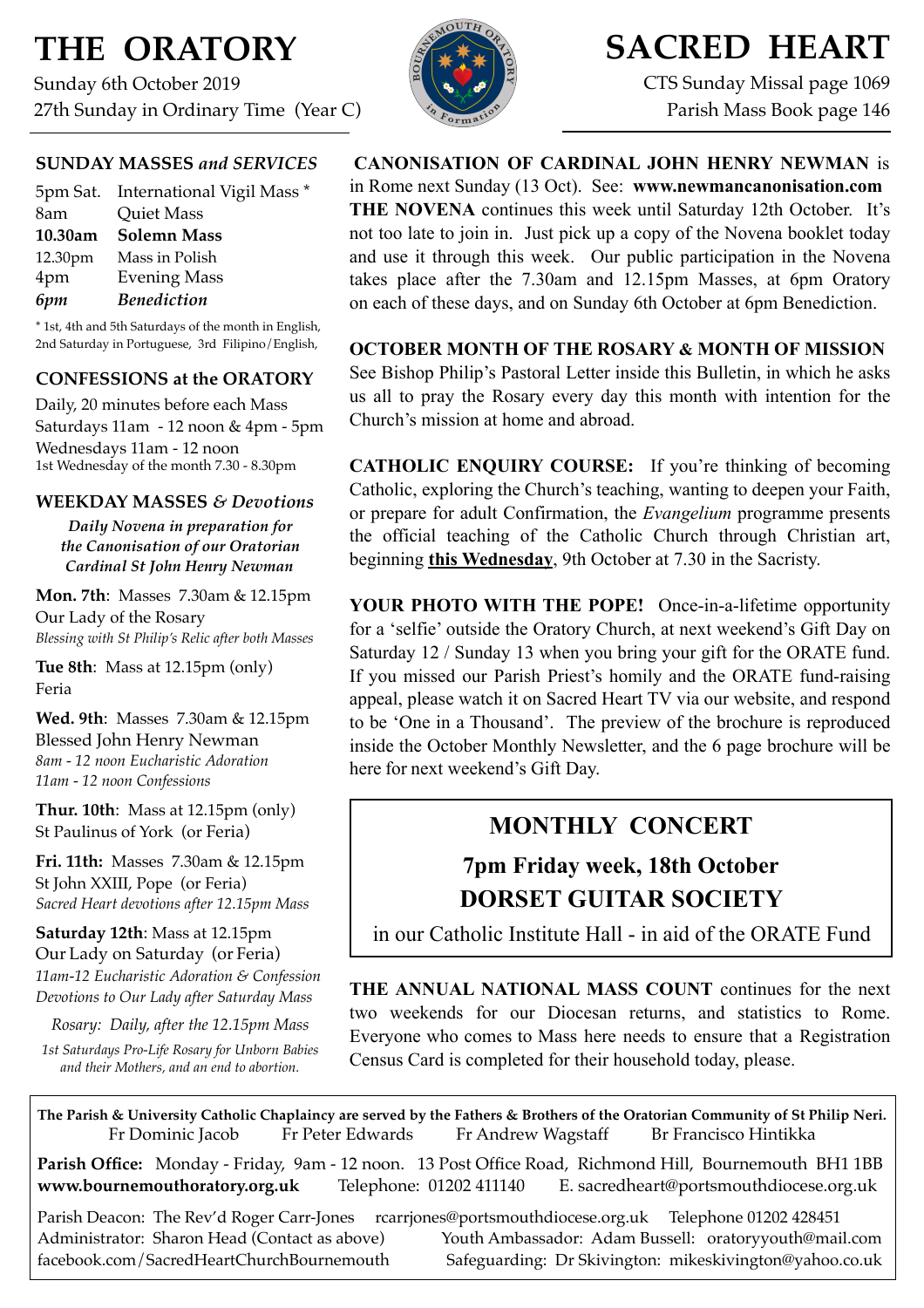## PASTORAL LETTER FROM THE BISHOP appointed to be read in all churches and chapels of the Diocese of Portsmouth on 6th October 2019, the Twenty-Seventh Sunday of the Year.

## MISSIO

Dearest Friends,

Recently, a teenager told me how he had been brought up agnostic in a non- religious family, but one day a friend shewed him a video on YouTube. It was Archbishop Fulton Sheen, preaching with conviction. It sparked his interest. A few months later, for the first time he went into his local Catholic church, and, to cut a long story short, advancing in faith, he asked for baptism. Now a key helper in his parish, he has since brought a school-friend into the Church too.

This month, October 2019, has been designated by the Holy Father as an Extraordinary Month of Mission.*1* It is a month of renewal, in which the Pope calls us to rededicate ourselves as missionary disciples spreading the Good News. It is a month of prayer, in which we pray for the outpouring of the Holy Spirit. It's a month of action: of service, justice and charity to the poor.*2* The Pope wants us to mark the centenary of Pope Benedict XV's ground-breaking Encyclical Letter Maximum Illud, which in 1919 reoriented the Church's missionary activity.*3* Since October is also the month of the Rosary, please offer the Rosary each day for the Church's mission both at home and abroad.

Let me add this. God is our loving Creator. He wants us to be happy, to be united with Himself and one day to be with Him forever in Paradise. This is why He is on mission. Indeed, in Himself God is mission. The Blessed Trinity is on mission to the six continents. The Father sends the Spirit to hover over the waters, to guide human history4and to labour in the depths of each person's heart, wooing them to Himself.*4* The Father sends the Son, His Word, born in space and time to save us from sin, suffering and death, and to unite us all together into His Body the Church.*5* In this way, the Church is a Sacrament that continues in history the living mission of the Son, building the Kingdom of God on earth and preparing us for the joys of heaven. Mission, then, is Who God is, and What He is. It is also what the Church is about. As St. Paul VI once famously put it: "The Church exists in order to evangelise, that is, in order to preach and teach, to be the channel of the gift of grace."*6*

I have just returned from a conference of bishops in Steubenville, Ohio on turning dioceses from maintenance to mission. Most of us clergy were trained to be good pastors of souls, caring for the flock, rather than active fishers of people, reaching to outsiders. The Extraordinary Mission Month will challenge us all. But something deeper, more lasting, more demanding is needed if our Diocese of Portsmouth is to make the shift from maintenance to mission.*7* We need ambition. We need a long-range strategy. We need a ten-year plan. In the last Pastoral Letter, I announced that in Advent we will embark upon two years of spiritual renewal, first, a Year of God's Word, then a Year of the Eucharist. My prayer is for all of us, clergy and laity, parishes and schools, to be filled with an even greater trust in God the Father, a more passionate love for His Word, Jesus Christ and a more radical dependence on the Holy Spirit. Thus, with our hearts on fire, we will naturally want to reach out to everyone in works of evangelical mission, social justice *8* and charitable service.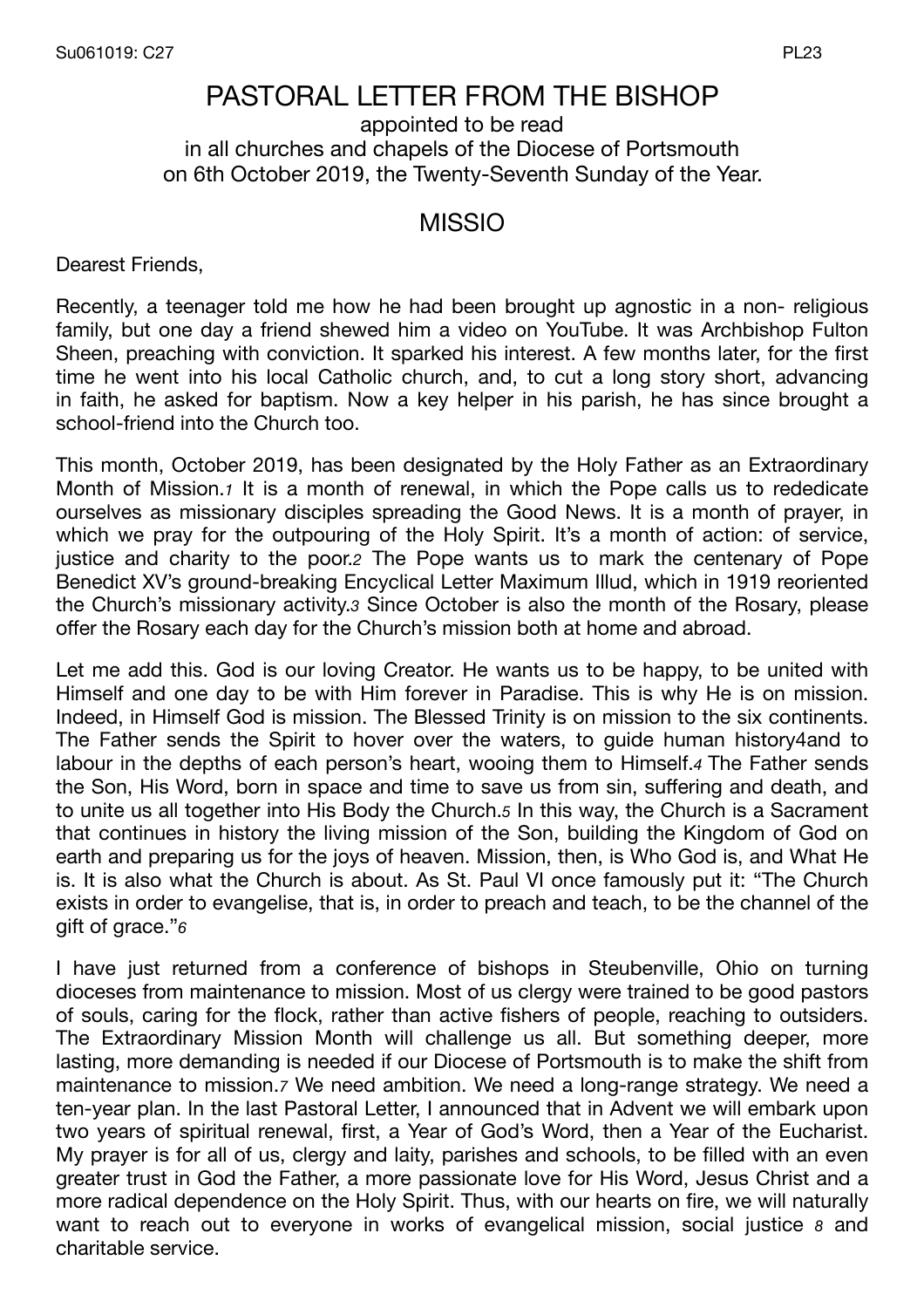It is not easy to 'turn the ship,' which is why I want to ask your help and to ask you what you think. Over the next months I will be asking our clergy for their help, feedback, ideas and suggestions. But I dearly want to hear what you think too. Among other forms of consultation, there will be a questionnaire. I am also going to send out some questions for discussion in small groups. In time, we will summarise and publish the responses. There will be a diocesan Prayer of Renewal to say at Mass and some special Bidding Prayers. The aim is to call us to grow in personal holiness, to renew our relationship with God, to strengthen our Catholic identity, to deepen our communion with a firmer unity of purpose, to engage everyone in the mission of the Diocese, to focus us on works of justice and charity and to ensure our Vicariate Framework teams serve our needs. We cannot be complacent any more.*9* Faith is no longer handed on automatically through families, schools and parishes.*10* What is key today is a real, personal, transforming encounter with Jesus Christ Himself.*11* It is the task of families, schools and parishes to create the arenas in which people can encounter Him. This is what our diocesan mission- statement means: Bringing People Closer to Jesus Christ through His Church.

Today's Readings are about faith. "Fan into a flame the gift God gave you," wrote St. Paul to Timothy in the Second Reading.*12* "Increase our faith," the Apostles asked of Our Lord in the Gospel.*13* In these turbulent times in the world and in the Church, let us ask the Lord to deepen our faith. May He make us holier people, modelled on Christ. May He make our Diocese more modern. May He focus our parishes and schools on the proclamation of the Gospel to non-believers and on outreach to the non-practicing. I thank Mary Immaculate, St. Edmund of Abingdon and Bl. Pier Giorgio Frassati for their patronage and prayers. I thank Blessed John Henry Newman, to be canonised next weekend, for his inspiring example. And I thank all of you for listening.

In Corde Iesu + Philip Bishop of Portsmouth

1 For the decree of Pope Francis and numerous materials about the Extraordinary Month of Mission [henceforth EMM], see the dedicated Vatican website: http://www.october2019.va/en.html (September 2019). The theme of the EMM is "Baptised and Sent: the Church of Christ on Mission in the World."

2 For more about this, see the English website of Missio, the papal charity: https://missio.org.uk/emm/ (September 2019)

3 The Apostolic Letter Maximum Illud was promulgated after the devastation of WW1, which for many rocked their confidence in Christianity and religion. Its title comes from the first words in Latin that the Pope wrote: "that momentous and holy charge found in Mark 16:15: 'Go into the whole world and preach the gospel to all creation."" In the Letter, Benedict XV recalls the great missionaries who first took the Gospel overseas. He then reviews the recent history of the missions and proposes that local clergy be formed for leadership of the new churches established. Catholic missionaries are reminded that their goal is a spiritual one, to be carried out in a selfless way while striving for personal sanctity. They must have a deep knowledge of the cultures and languages they work in. He praises the work of female religious. Mission is not only for missionaries; all Catholics must participate, through an Apostolate of Prayer, by supporting vocations, and by financial help. For the text, see: https:// w2.vatican.va/content/benedict- xv/en/apost\_letters/documents/hf\_ben-xv\_apl\_19191130\_maximum-illud.html (September 2019) 4 See my Pastoral Letter (PL04) on the Feast of the Holy Trinity "The Third Person" (26th May 2013) available on the Diocese of Portsmouth website. For the Holy Spirit hovering over the waters, see Gen 1: 2. For the Holy Spirit guiding history, see Catechism 732; cf. John Paul II Dominum et Vivificantem 7. For the Holy Spirit at work in every human heart, see Dominum et Vivificantem 53.

5 See John 1: 1-18. Cf. John Henry Newman "Sermon X. The Spiritual Presence of Christ in the Church" in Parochial and Plain Sermons IV (London, Rivingtons: 1881) 120-135. 6 Paul VI Evangelii Nuntiandi 14 (DH 4573).

7 Here, I am impressed by the thought of Fr. James Mallon: see his Divine Renovation: Bringing Your Parish from Maintenance to Mission (New London CT, Twenty-Third Publications: 2014).

8 To love is to serve. In Evangelii Gaudium, Pope Francis always links confession of faith and commitment to society: "To evangelise is to make the kingdom of God present in our world. Yet any partial or fragmentary definition which attempts to render the reality of evangelisation in all its richness, complexity and dynamism does so only at the risk of impoverishing it and even of distorting it. I would now like to share my concerns about the social dimension of evangelisation, precisely because if this dimension is not properly brought out, there is a constant risk of distorting the authentic and integral meaning of the mission of evangelisation." (176). Evangelii gaudium is available on-line from the Vatican website: www.vatican.va

9 It is hard to underestimate the fragility and the vulnerability of the Catholic Church in Britain in general, and especially in our diocese. Over the last 30 years in the Diocese of Portsmouth, attendance at Mass has halved to 13%, and this is despite large-scale immigration from Catholic countries. See S. Bullivant Mass Exodus: Catholic Disaffiliation in Britain and America since Vatican II (Oxford UP: 2019). See also the Share Your Story survey that our Diocese of Portsmouth conducted in 2015, now published by S. Bullivant et. al. Why Catholics leave, What they Miss and How They Might Return (Mahwah NJ, Paulist Press: 2019). 10 "God has no grandchildren" as Sherry Weddell succinctly puts it. See S. Weddell Forming Intentional Disciples (Huntington IN, Our Sunday Visitor: 2012), especially 15-47.

11 One of the moments most cherished by the young, as they say time and again, is during silent Eucharistic Adoration. This is why I once again ask everyone, clergy and faithful, to ensure our churches are kept open for prayer and that regular periods of Eucharistic Adoration are scheduled. 12 2Tim1:6. 13 Luke 17: 5